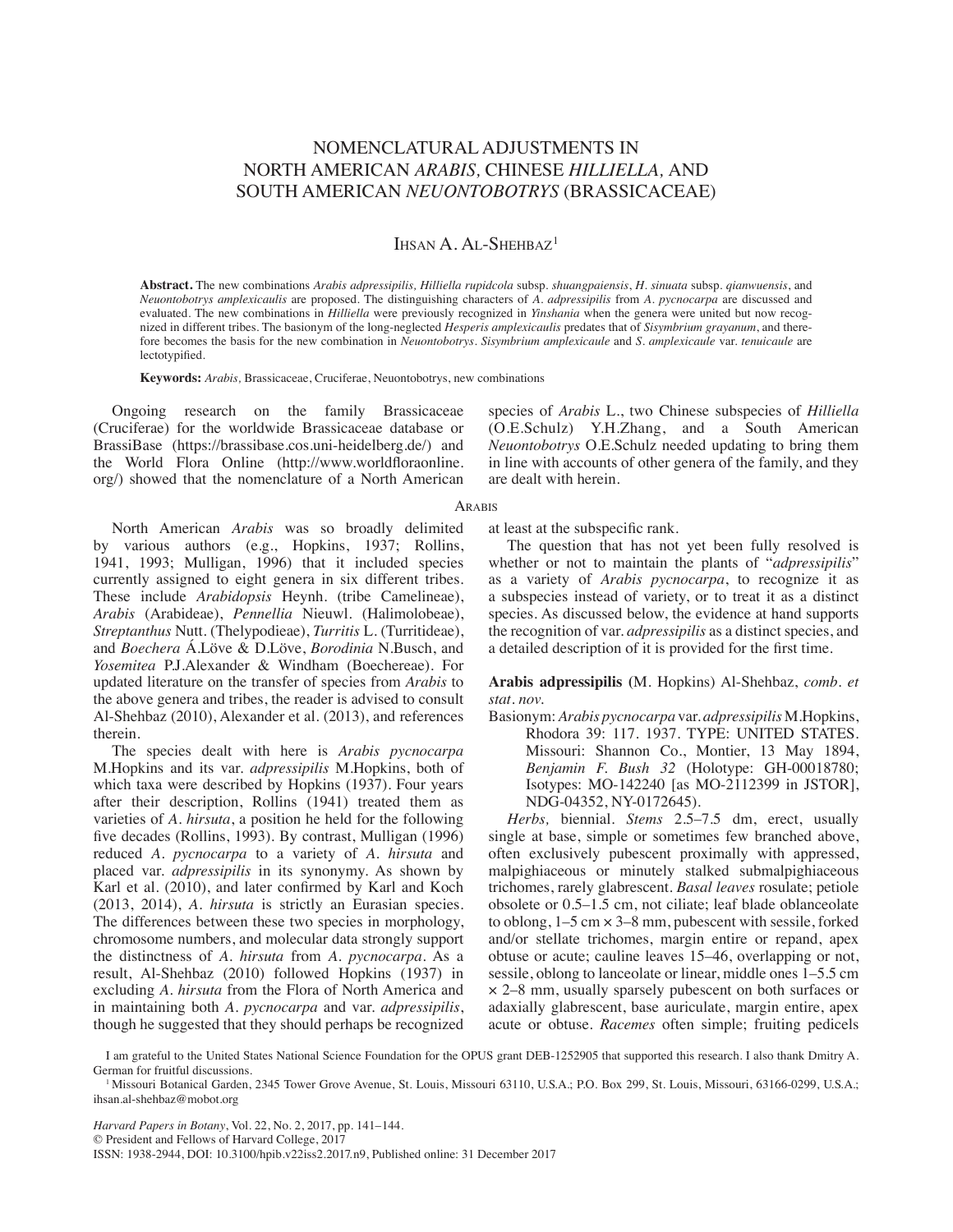erect to erect-ascending, appressed to rachis, 3–7 mm, slender, usually glabrous. *Sepals* oblong, 2.5–3.5 mm, base of lateral pair not saccate; petals white, linear-oblanceolate,  $3-4.5 \times 1-2$  mm, apex obtuse; filaments slender,  $2.5-3.5$ mm; anthers oblong, 0.7–1 mm; ovules 60–72 per ovary. *Fruit* linear,  $(4-)4.5-6(-6.5)$  cm  $\times$  0.8-1(-1.2) mm, erect to erect-ascending, often appressed to rachis, flattened; valves glabrous, torulose, often with obscure midvein; style slender, 0.5–1.3 mm. *Seeds* brown, ovate, 1–1.4 × 0.8–1 mm, uniseriate, narrowly winged all around, wing to 0.2 mm wide distally.

**Phenology**: flowers March–June.

**Habitat**: the species grows in dolomite glades, rich woods, ravines, and pastures, as well as on cliffs, calcareous talus, bluffs, and rocky ledges at elevations to 300 m.

**Distribution**: Canada (Ontario) and the United States (Illinois, Indiana, Iowa, Kansas, Missouri, New York, Ohio, Pennsylvania, Tennessee, and Virginia).

**Distinguishing characters**: *Arabis adpressipilis* is closely related to *A. pycnocarpa* under which (Hopkins, 1937; Al-Shehbaz, 2010) or under *A. hirsuta* (Rollins, 1941, 1993; Mulligan, 1996) it was recognized for the past 80 years as a variety or a synonym. These authors placed more emphasis on the overall morphology of the plant and placed less value on trichome morphology. The lower stems of *A. adpressipilis* are almost always exclusively pubescent proximally with appressed, malpighiaceous or minutely stalked submalpighiaceous trichomes and are rarely glabrescent, and the basal leaves are pubescent with sessile, forked and/or stellate trichomes and their margins are always

not ciliate. By contrast, the lower stems of *A. pycnocarpa* are hirsute with simple trichomes, and the basal leaves are pubescent with simple and distinctly stalked forked trichomes and their margins are ciliate. Both species are consistently and readily distinguishable, and of the hundreds of specimens I examined over the past three decades from throughout their ranges, I have seen only three plants that have the lower stems with a mixture of forked and simple trichomes, instead of exclusively simple (*A. pycnocarpa*) or exclusively malpighiaceous or submalpighiaceous (*A. adpressipilis*). These plants are *Herman 8790* (GH) from Jo Davies Co. (Illinois), *Friesner 19072* (GH) from Elkhart Co. (Indiana), and *Cody et al. 9454* (DAO) from West Bay of Manitoulin Island, Ontario (Canada). It is not known if they represent intermediates of hybrid origin, but without full-scale experimental crossing and molecular studies, I prefer not to place extra weight on them at least for now. Although both species are distributed in parts of the states of Iowa, Kansas, New York, Ohio, Pennsylvania, and Virginia, as well as in Ontario Province, it does not seem, at least for now, that they grow sympatrically. It would a good idea for local botanists in those regions to survey the distribution of both species. Furthermore, about a dozen chromosome counts were published for *A. pycnocarpa* (see Warwick & Al-Shehbaz, 2006), and all except for an erroneous count consistently show that the species is tetraploid with 2*n*=32. However, no counts have been made thus far for *A. adpressipilis*, and cytological studies on this species may shed some light on possible lack of gene flow between it and *A. pycnocarpa.*

#### **HILLIELLA**

*Hilliella* was originally proposed by Schulz (1923) as a section of *Cochlearia* L. and later raised by Zhang and Li in Zhang (1986) to the rank of genus. Seven additional species were later described by Zhang (1987, 1995, 1997), and she (Zhang, 2003) revised the genus together with *Yinshania* Ma & Y.Z.Zhao. *Hilliella* was subsequently united by Al-Shehbaz et al. (1998) with the earlier-published *Yinshania* Ma & Y.Z.Zhao, and the combined genus was maintained by Zhou et al. (2001) and placed in the monogeneric tribe Yinshanieae by Warwick et al. (2010). However, recent molecular phylogenetic studies by Chen et al. (2016) have shown that *Hilliella* should be maintained as distinct genus assigned to the Hillielleae, a tribe remotely related to the Yinshanieae. All names in *Hilliella* at the species rank are available and pose no problem. However, two subspecies, which were recognized by Al-Shehbaz et al. (1998) in *Yinshania,* remained in this genus while their species are currently placed in *Hilliella*. Therefore, the following two new combinations are proposed.

**Hilliella sinuata** subsp. **qianwuensis** (Y.H.Zhang) Al-Shehbaz & D.A.German, *comb. nov.*

- Basionym: *Hilliella sinuata* var. *qianwuensis* Y.H.Zhang, Acta Bot. Yunnan. 8: 405. 1986. TYPE: CHINA. Jiangxi, Qianwu, 700 m, 8 May 1958, *Q. M. Hu & Q. H. Li 1761* (Holotype: LBG (as HLG); Isotype: PE).
- Homotypic synonym: *Yinshania sinuata* subsp. *qianwuensis* (Y.H.Zhang) Al-Shehbaz, G.Yang, L.L.Lu & T.Y.Cheo, Harvard Pap. Bot. 3: 89. 1998.

**Hilliella rupicola** subsp. **shuangpaiensis** (Z.Y.Li) Al-Shehbaz & D.A.German, *comb. nov.*

- Basionym: *Hilliella shuangpaiensis* Z.Y.Li, Acta Bot. Yunnan. 10: 117. 1988. TYPE: CHINA. Hunan, Shuangpai, Ma Jiang, Tong-zhi Shan, 1000 m, 22 Sep 1986, *C. L. Liao 1439* (Holotype: HUTM, as HNMI).
- Homotypic synonym: *Yinshania rupicola* subsp. *shuangpaiensis* (Z.Y.Li) Al-Shehbaz, G.Yang, L.L.Lu & T.Y.Cheo, Harvard Pap. Bot. 3: 92. 1998.
- Heterotypic synonym: *Hilliella xiangguiensis*, Y.H.Zhang, Acta Bot. Yunnan. 19: 139. 1997. TYPE: CHINA. Hunnan, Suining, Huangshuangxiang, Chibancun, Laolongta, 1700 m, 17 Jul 1985, *C. Z. Yuan 319* (Holotype: HUTM).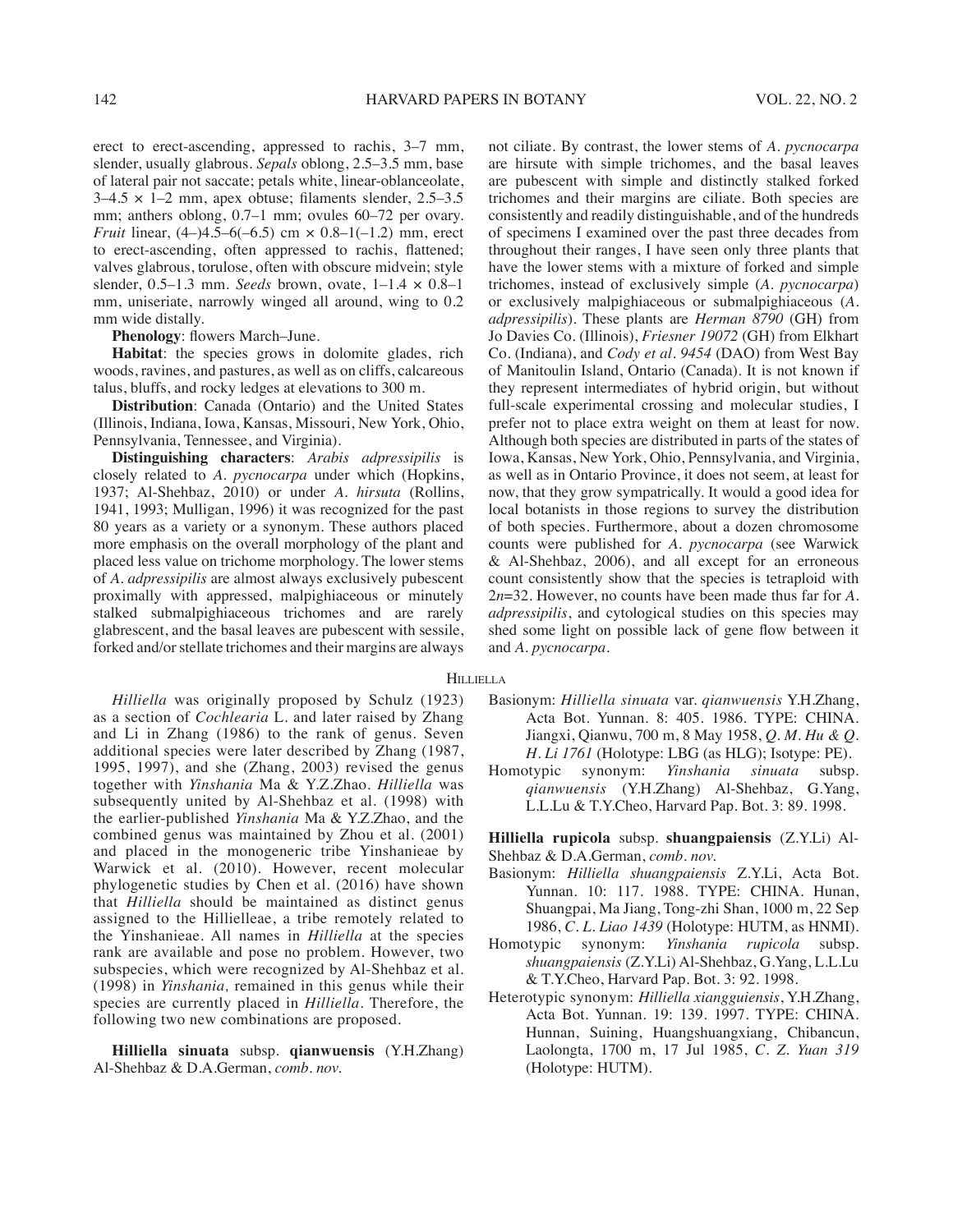#### **NEUONTOBOTRYS**

*Neuontobotrys* is a genus of 14 South American species distributed from southern Peru and Bolivia south into Argentinean and Chilean Patagonia (Al-Shehbaz, 2004, 2006; Al-Shehbaz et al., 2013). The majority of species in the genus were previously placed in *Sisymbrium* L. and *Eremodraba* O.E.Schulz, and the nomenclature of all except one is straightforward. The basionym of one of the Peruvian species was incorrectly accepted by Al-Shehbaz (2006), and the new combination below addresses that unfortunate mistake.

**Neuontobotrys amplexicaulis** (Kuntze) Al-Shehbaz, *comb. nov.*

- Basionym: *Hesperis amplexicaulis* Kuntze, Revis. Gen. Pl. 2: 934. 1891. TYPE: PERU. Andes, between Caball [Caballos] and Obrajillo, *Capt. Wilkes Expedition 1838-1842* (Lectotype designated here: GH-00312582; Isolectotypes: K-000485117, P-02272632, US-00099947).
- Homotypic synonyms: *Sisymbrium amplexicaule* A.Gray, U.S. Expol. Exped., Phan. Pacific N. Amer., 15(1): 61. 1854, non *S. amplexicaule* Desf., Fl. Atlant. 2: 81. 1798, nec *S. amplexicaule* Phil., Fl. Atacam. 8: 10. 1860; *Sisymbrium grayanum* Baehni & J.F.Macbr., Candollea 7: 295. 1937; *Neuontobotrys grayanus* (Baehni & J.F.Macbr.) Al-Shehbaz, Darwiniana 44: 351. 2006.
- Heterotypic synonyms: *Sisymbrium amplexicaule* A.Gray var. *tenuicaule* O.E.Schulz in Engler, Pflanzenreich
- Alexander, P. J., M. D. Windham, J. B. Beck, I. A. Al-Shehbaz, L. Allphin, and C. D. Bailey. 2013. Molecular phylogenetics and taxonomy of the genus *Boechera* and related genera (Brassicaceae, Boechereae). Syst. Bot. 38: 192–209.
- Al-Shehbaz, I. A. 2004. A synopsis of the South American *Neuontobotrys* (Brassicaceae). Novon 14: 253–257.
- ––––––. 2006. The genus *Sisymbrium* in South America, with synopses of the genera *Chilocardamum, Mostacillastrum, Neuontobotrys,* and *Polypsecadium* (Brassicaceae). Darwiniana 44: 341–358.
- ––––––. 2010. *Arabis*. Pages 257–266 in Flora of North America Editorial Committee, eds. *Flora of North America.* Vol. 7. Oxford University Press, New York.
- ––––––, G. Yang, L. L. Lu, and T. Y. Cheo. 1998. Delimitation of the Chinese genera *Yinshania*, *Hilliella*, and *Cochleariella* (Brassicaceae). Harvard Pap. Bot. 3: 79–94.
- ––––––, A. Cano, H. Trinidad, and E. Navarro. 2013. New species of *Brayopsis, Descurainia, Draba, Neuontobotrys,* and *Weberbauera* (Brassicaceae) from Peru. Kew Bulletin 68: 219– 231.
- BAEHNI, C. AND J. F. MACBRIDE. 1937. Remarques sur les Cruciferae-Sisymbrieae. Candollea 7: 291–296.
- Chen, H., T. Deng, J. P. Yue, I. A. Al-Shehbaz, and H. Sun. 2016. Molecular phylogeny reveals the non-monophyly of tribe Yinshanieae (Brassicaceae) and description of a new tribe, Hillielleae, Plant Diversity 38: 171–182.

IV. 105(Heft 86): 58. 1924; *S. grayanum* Baehni & J.F.Macbr. var. *tenuicaule* (O.E.Schulz) Baehni & J.F.Macbr., Candollea 7: 296. 1937. TYPE: PERU. Western slopes of the Andes, between 13˚ and 14˚S, above Pisco, between Huauyanga and Pampano, May 1910, 1000-1200 m, *A. Weberbauer 5378* (Lectotype designated here: B; Isolectotypes: F-0092989, G-00371894, GH-00312581).

Baehni & Macbride (1937) proposed the new name *Sisymbrium grayanum* to replace the illegitimate later homonym *S. amplexicaule* A.Gray, and they listed *Hesperis amplexicaulis* Kuntze as a synonym. However, in recognizing the species in *Neuontobotrys*, Al-Shehbaz (2006) should have taken Kuntze's (1891) epithet, which predates that of Baehni & Macbride by 46 year, and recognized it as a new name following Article 58 of the International Code of Nomenclature for Algae, Fungi, and Plants (McNeill et al., 2012).

Neither Baehni and Macbride (1937) nor Macbride (1938) typified *Sisymbrium amplexicaule* A.Gray or *S. amplexicaule* var. *tenuicaule*. Both names needed lectotypification because Asa Gray annotated the duplicates of the former name at GH and US, and Schulz annotated those at B and F of the latter name. The mere listing by Al-Shehbaz (2006) of GH and B as the holotypes of *S. amplexicaule* and var. *tenuicaule*, respectively, does not constitute valid lectotypifications of both names because the phrase "designated here" or its equivalent was not indicated (see Article 9, note 6 in McNeill et al., 2012; McNeill 2014).

### Literature Cited

- Hopkins, M. 1937. *Arabis* in eastern and central North America. Rhodora 39:63–98, 106–148, 155–189. Also reprinted in Contrib. Gray Herb. vol. 116 (same pagination as in Rhodora). 1937.
- Karl, R. and M. Koch. 2013. A world-wide perspective on crucifer speciation and evolution: phylogenetics, biogeography and trait evolution in tribe Arabideae. Annals Bot. 112: 983–1001.
- AND ——––. 2014. Phylogenetic signatures of adaptation: The *Arabis hirsuta* species aggregate (Brassicaceae) revisited. Perspectives Pl. Ecol. Evol. Syst. 16: 247–264.
- Koch, M. A., R. Karl, C. Kiefer, and I. A. Al-Shehbaz. 2010. Colonizing the American Continent: Systematics of the genus *Arabis*  in North America (Brassicaceae). Amer. J. Bot. 97: 1040–1057.
- Kuntze, O. 1891. *Revisio Genera Plantarum*. Vol. 2. Arther Felix, Leipzig.
- MACBRIDE, J. F. 1938. Cruciferae. Pages 937–983 in J. F. MACBRIDE, ed. *Flora of Peru*. Field Mus. Nat. Hist., Bot. Ser. 13.
- MCNEILL, J. 2014. Holotype specimens and type citations: general issues. Taxon 63: 1112–1113.
- McNeill, J., F. R. Barrie, W. R. Buck, V. Demoulin, W. Greuter, D. L. Hawsworth, P. S. Herendeen, S. Knapp, K. Marhold, J. Prado, W. F. Prud'homme var Reine, G. F. Smith, J. H. Wiersema, and N. J. Turland, eds. 2012. *International Code of Nomenclature for algae, fungi, and plants (Melbourne Code): Adopted by the Eighteenth International Botanical Congress Melbourne, Australia, July 2011. Regnum Vegetabile* 154. Koeltz Scientific Books.